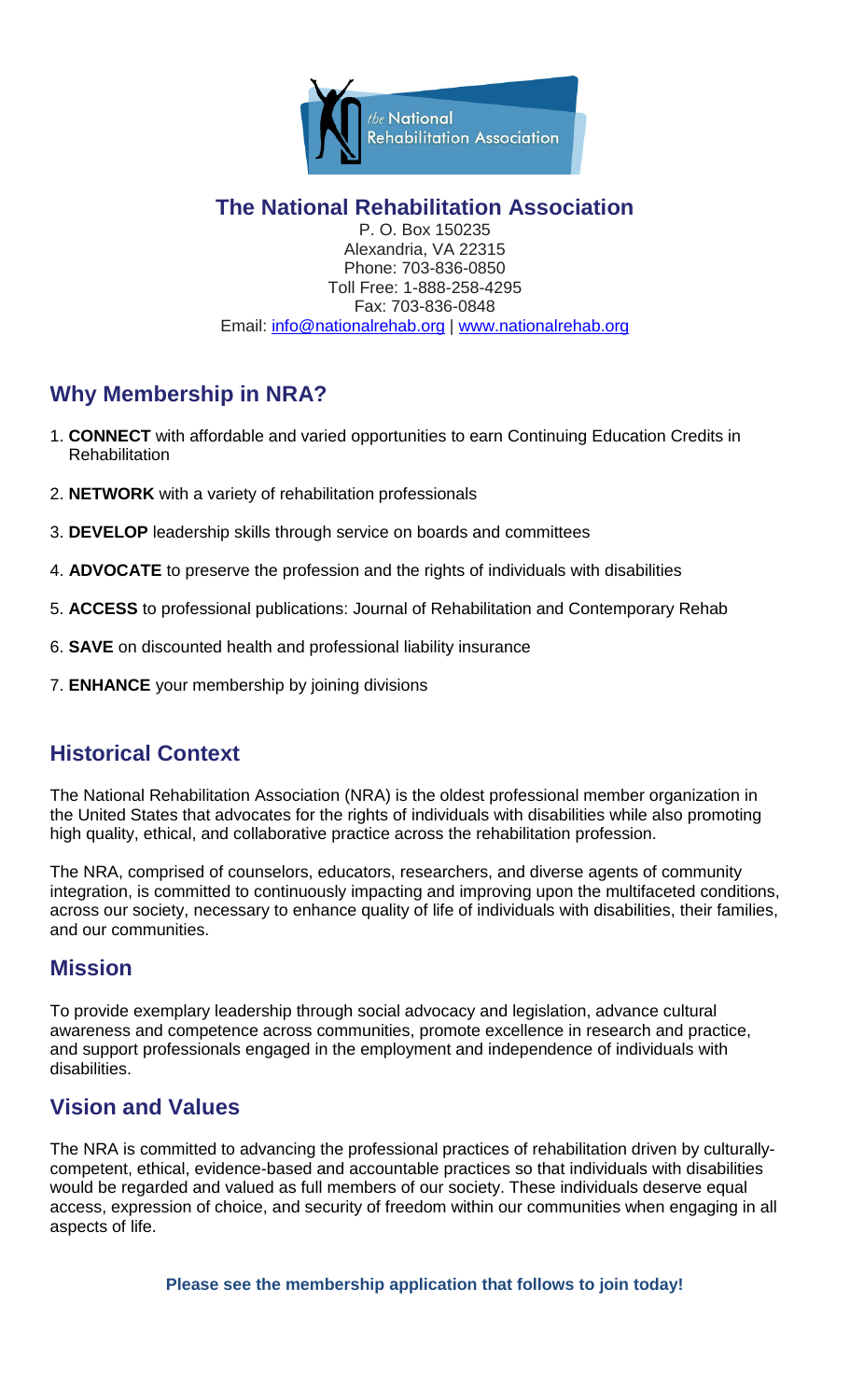

# **Membership Application**

*Promoting Ethical and State of the Art Practice inRehabilitation*

*Membership at the National Level is required for Divisional Memberships.*

#### **Section 1 – Contact Information**

| am applying for             |         |                   |                                                |
|-----------------------------|---------|-------------------|------------------------------------------------|
| New Member                  | Renewal | $\Box$ Membership | Member ID Number (if renewal or reinstatement) |
|                             |         | Re-Instatement    |                                                |
| Name                        |         |                   |                                                |
| Company/Organization        |         |                   |                                                |
| Work Tel                    |         | <b>Work</b>       |                                                |
|                             |         | Fax               |                                                |
| <b>Work Email</b>           |         | Website           |                                                |
| <b>Work Mailing Address</b> |         |                   |                                                |
| City                        |         | <b>State</b>      | Zip Code                                       |

#### **Section 2 – NRA National Membership Categories**

Membership to the National Rehabilitation Association affords you automatic membership in your region, state and local chapter. Membership to NRA Division is an additional fee, however, you must be a member of national to join a division.

| <b>Professional Member - \$150</b>                                                                                        | Professional Membership Status is available to an industry professional<br>currently working in the field.                                                                                                                                                                |  |  |
|---------------------------------------------------------------------------------------------------------------------------|---------------------------------------------------------------------------------------------------------------------------------------------------------------------------------------------------------------------------------------------------------------------------|--|--|
| <b>Affiliate Member - \$108</b>                                                                                           | Affiliate membership is available to those members who are not eligible<br>for professional membership status but are involved in and/or retired<br>from the Rehabilitation field. This category does NOT receive the Journal<br>of Rehabilitation.                       |  |  |
| <b>Organizational Member* - \$700</b><br>List 4 employees (name/email) to receive member<br>benefits (complete on page 3) | Organizational Membership/Group membership is available for a group<br>of individuals who work for the same organization. Membership belongs<br>to the organization and is non-transferable. You may however, replace<br>the individual who receive benefits at any time. |  |  |
| <b>New Professional Member - \$108</b>                                                                                    | An Individual who recently completed an accredited college university<br>program - this category is only available for the first year after graduation                                                                                                                    |  |  |
| <b>Student Membership - \$48</b>                                                                                          | An individual enrolled as a Full-Time undergraduate with a minimum of<br>eight (8) hours per semester or equivalent and a Full-Time graduate<br>student must have a minimum of six (6) hours per semester or<br>equivalent.                                               |  |  |
| Full Time Student at:                                                                                                     |                                                                                                                                                                                                                                                                           |  |  |
| Expected Date of<br>Graduation (mo/yr)                                                                                    |                                                                                                                                                                                                                                                                           |  |  |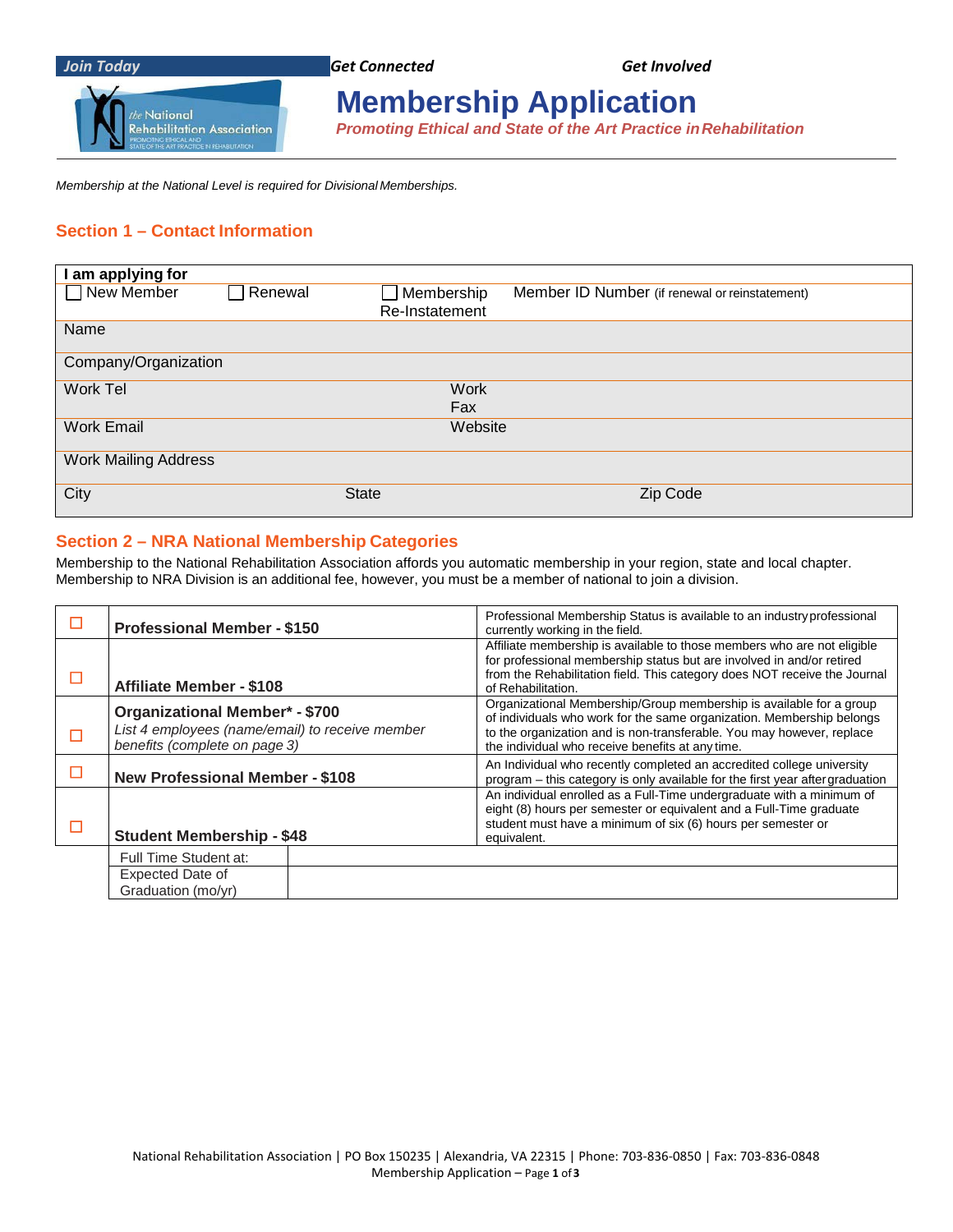*Join Today Get Connected Get Involved*

#### **Section 3 – NRA Divisional Memberships (optional membership)**

| <b>Rehabilitation Counselors and Educators Association (RCEA):</b><br>Membership includes Rehabilitation Counselors, Rehabilitation Educators,<br>RCEA<br>Counselor Superiors, Researchers in Rehabilitation Counseling, and<br>Students in a Rehabilitation Education Program.                                                       |                                                                |                                                                   | $\equiv$ NA <i>RL</i><br>National Association of Rehabilitation Leadership (NARL):<br>Membership includes Rehabilitation leaders and administrators and persons interested<br>in developing leadership skills for administration, supervision of education in the<br>Rehabilitation industry. |                                                                                                                                                                                                                                                                                                                                                                                                                                                                                           |        |                  |   |                                                                                                                                                                                   |
|---------------------------------------------------------------------------------------------------------------------------------------------------------------------------------------------------------------------------------------------------------------------------------------------------------------------------------------|----------------------------------------------------------------|-------------------------------------------------------------------|-----------------------------------------------------------------------------------------------------------------------------------------------------------------------------------------------------------------------------------------------------------------------------------------------|-------------------------------------------------------------------------------------------------------------------------------------------------------------------------------------------------------------------------------------------------------------------------------------------------------------------------------------------------------------------------------------------------------------------------------------------------------------------------------------------|--------|------------------|---|-----------------------------------------------------------------------------------------------------------------------------------------------------------------------------------|
| ப<br>Member - \$45<br>Professional - \$45                                                                                                                                                                                                                                                                                             | ⊔                                                              | □<br>ப<br>Student - \$10<br>Professional - \$30<br>Student - \$15 |                                                                                                                                                                                                                                                                                               |                                                                                                                                                                                                                                                                                                                                                                                                                                                                                           |        |                  |   |                                                                                                                                                                                   |
| National Rehabilitation Association of Job Placement and Development<br>(NRAJPD):<br>Membership includes all persons providing career development and placement<br>and those that support the employment of persons with disabilities.                                                                                                |                                                                |                                                                   | 9                                                                                                                                                                                                                                                                                             | professionals, educators, and students in the practice of assessment, training and                                                                                                                                                                                                                                                                                                                                                                                                        |        |                  |   | Vocation Evaluation and Work Adjustment Association (VEWAA): Membership includes<br>technology, promoting the successful attainment of career goals of persons with disabilities. |
| Professional - \$30                                                                                                                                                                                                                                                                                                                   | Student - \$10                                                 |                                                                   |                                                                                                                                                                                                                                                                                               | Professional - \$35                                                                                                                                                                                                                                                                                                                                                                                                                                                                       | $\Box$ | Associate - \$35 | □ | Student - \$5                                                                                                                                                                     |
| <b>ANADBS</b> National Association of Disability Benefits Specialists (NADBS):<br>Membership includes benefits specialists, counselor/specialists, and<br>individuals committed to the personal and economic independence of persons with<br>disabilities.                                                                            |                                                                |                                                                   |                                                                                                                                                                                                                                                                                               | National Association of Service Providers in Private Rehabilitation (NASPPR):<br>Membership includes persons employed in rehabilitation in the private sector<br>(profit or non profit).                                                                                                                                                                                                                                                                                                  |        |                  |   |                                                                                                                                                                                   |
| □<br>Professional - \$30                                                                                                                                                                                                                                                                                                              | $\Box$ Student \$5<br>□<br>Student - \$15<br>Professional \$30 |                                                                   |                                                                                                                                                                                                                                                                                               |                                                                                                                                                                                                                                                                                                                                                                                                                                                                                           |        |                  |   |                                                                                                                                                                                   |
| seciation of<br>$\breve{\mathbb{N}}$<br><i>d</i> abilitation<br><b>Association of Rehabilitation Technicians and Specialists (ARTS):</b><br>finicians and<br>Membership includes benefits specialists, counselor/specialists, and<br>individuals committed to the personal and economic independence of persons with<br>disabilities. |                                                                |                                                                   | <b>National Association of Multicultural Rehabilitation Concerns (NAMRC):</b><br>Membership includes persons committed to the support and actively champion concerns that<br>affect the rehabilitation needs and services of multicultural persons with disabilities.                         |                                                                                                                                                                                                                                                                                                                                                                                                                                                                                           |        |                  |   |                                                                                                                                                                                   |
| Professional - \$20                                                                                                                                                                                                                                                                                                                   |                                                                |                                                                   | $\Box$                                                                                                                                                                                                                                                                                        | Professional - \$30                                                                                                                                                                                                                                                                                                                                                                                                                                                                       | □      | Student - \$15   |   |                                                                                                                                                                                   |
| National Association for Independent Living (NAIL):<br>$\omega$ di<br>Membership includes professionals working together with consumers for the<br>empowerment of persons with disabilities and to enhance the quality of life and to promote<br>the rights of citizens with disabilities.                                            |                                                                |                                                                   |                                                                                                                                                                                                                                                                                               | <b>Transition Specialties Division (TSD):</b><br>Membership is available to all individuals who hold a membership in NRA and who<br>have concerns regarding transition of young adults with disabilities into careers. The<br>division is focused on joining efforts between all interested parties - rehabilitation professionals,<br>special education staff, aides, resource teachers, placement staff, transition coordinators, teachers,<br>paraprofessionals, parents and students. |        |                  |   |                                                                                                                                                                                   |
| $\blacksquare$<br>$\Box$<br>Professional - \$25                                                                                                                                                                                                                                                                                       |                                                                | Student - \$10                                                    | $\Box$                                                                                                                                                                                                                                                                                        | Professional - \$40                                                                                                                                                                                                                                                                                                                                                                                                                                                                       | ப      | Student - \$15   |   |                                                                                                                                                                                   |
| <b>Rehabilitation Program Evaluation Network (RPEN):</b><br>Membership includes professionals, educators, students and all other interested persons who are committed to the advancement and improvement of program evaluation, quality assurance<br>and performance in the field of Vocational Rehabilitation.                       |                                                                |                                                                   |                                                                                                                                                                                                                                                                                               |                                                                                                                                                                                                                                                                                                                                                                                                                                                                                           |        |                  |   |                                                                                                                                                                                   |
| $\Box$ Student - \$15<br>$\Box$ Professional - \$30                                                                                                                                                                                                                                                                                   |                                                                |                                                                   |                                                                                                                                                                                                                                                                                               |                                                                                                                                                                                                                                                                                                                                                                                                                                                                                           |        |                  |   |                                                                                                                                                                                   |